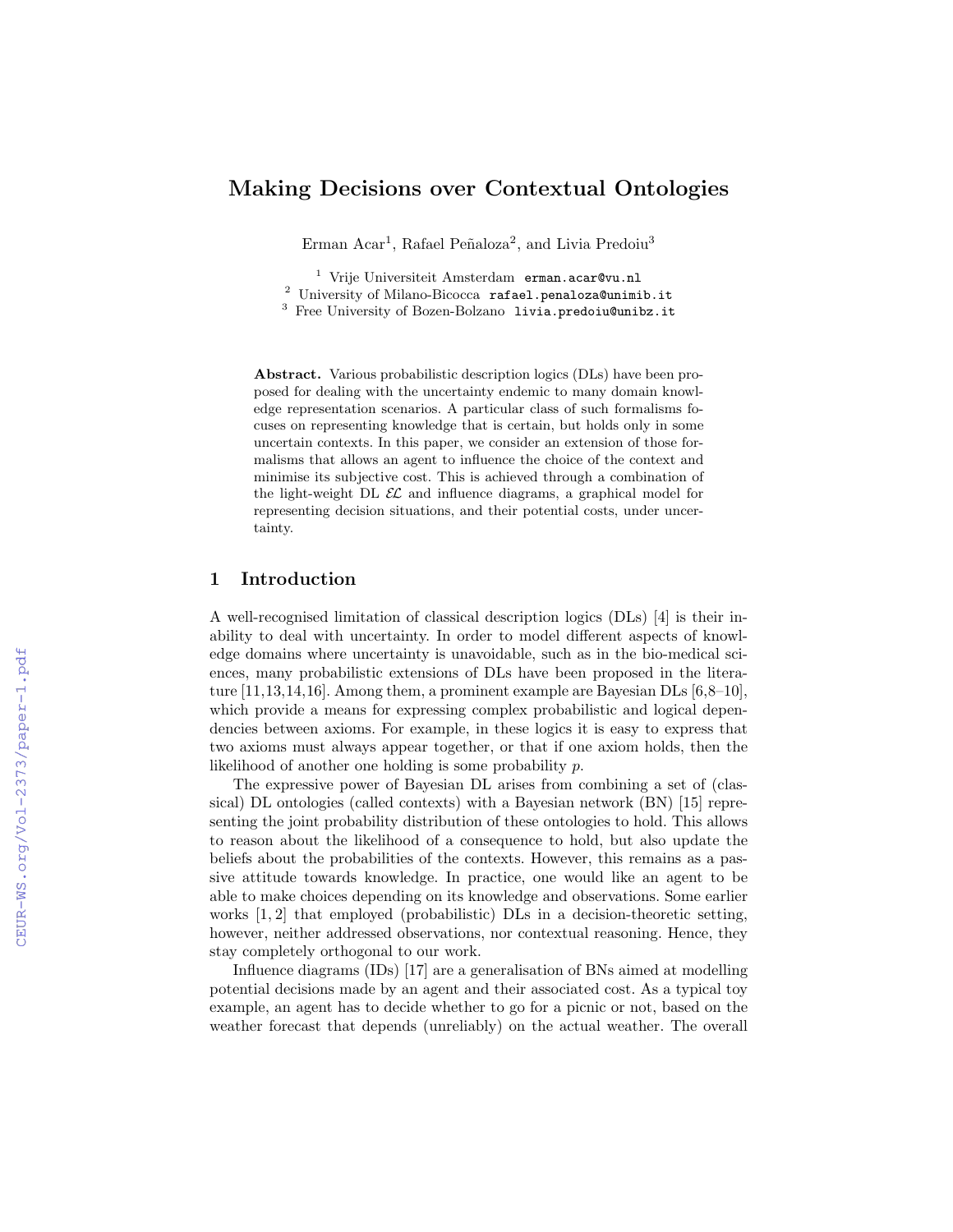cost to the agent will depend on their choice and on the state of the weather (see Figure 1). In this paper we propose an extension of the Bayesian DL  $\beta \mathcal{EL}$  [7] to allow for agent decisions combining influence diagrams with the light-weight DL  $\mathcal{EL}$  [3]. We call this logic ID- $\mathcal{EL}$ .

In ID- $\mathcal{EL}$ , the contexts consider the uncertainty in the network, as well as the potential choices from the agent and, obviously, also their associated cost. More importantly, the ontological knowledge can be used as evidence about the potential context, thus modifying the underlying probabilities. We study the reasoning problems associated with the selection, by the agent, of a strategy that minimises its expected cost given such evidence.

## 2 Influence Diagrams

Influence diagrams (IDs) [17] are a generalisation of Bayesian networks (BNs) [15], which contain three types of nodes: *chance nodes* that reflect the uncertainty of the environment as in BNs; decision nodes, which express the choices made by an agent in response to the environment; and a cost node (sometimes also called a utility node), which reflects the cost (or utility) of a given outcome. From a formal perspective, each of these nodes represents a discrete random variable, and the main difference is how this variable is interpreted or used within the network.

Formally, an *influence diagram* is a pair  $\mathcal{D} = (G, \Phi)$  where  $G = (V \cup \{c\}, E)$ is a directed acyclic graph  $(DAG)$ , whose nodes V are partitioned into two sets B and D of chance nodes (or Bayesian nodes), and decision nodes, respectively, and  $c$  is a single *cost node*. For simplicity, we assume w.l.o.g. that all nodes in V are Boolean random variables.<sup>4</sup> The cost node  $c$  has no outgoing edges, and represents a cost function from the valuations of its parent nodes to a finite set  $val(c) \subseteq \mathbb{R}$  of values. For every node  $v \in V \cup \{c\}, \pi(v)$  denotes the parents of v. Given a decision node  $d \in D$ , **d**-anc $(d)$  is the set of all decision ancestors of d, and

$$
\mathsf{infl}(d) := \mathsf{d}\text{-}\mathsf{anc}(d) \cup \pi(d).
$$

is the *influence set* of d. When the set of nodes in  $\mathcal{D}$  is  $V \cup \{c\}$ , we say that  $\mathcal{D}$  is an ID over V. The second part of the tuple  $\mathcal{D}, \Phi$ , is a class of conditional probability distribution tables  $P(v \mid \pi(v))$ , one for each chance node  $v \in B$  given its parents. Notice that there is no probability distribution associated with decision nodes, and recall that the node  $c$  represents a function from the class of all valuations of  $\pi(c)$  to  $\mathbb{R}$ .

IDs are represented graphically using circles to denote chance nodes, squares for decision nodes, and a diamond for the cost node; see Figure 1. Seen in this

<sup>&</sup>lt;sup>4</sup> In general, chance and decision nodes can be arbitrary finite random variables. By considering only the Boolean case, we greatly simplify the notation and presentation, without affecting the generality of the approach.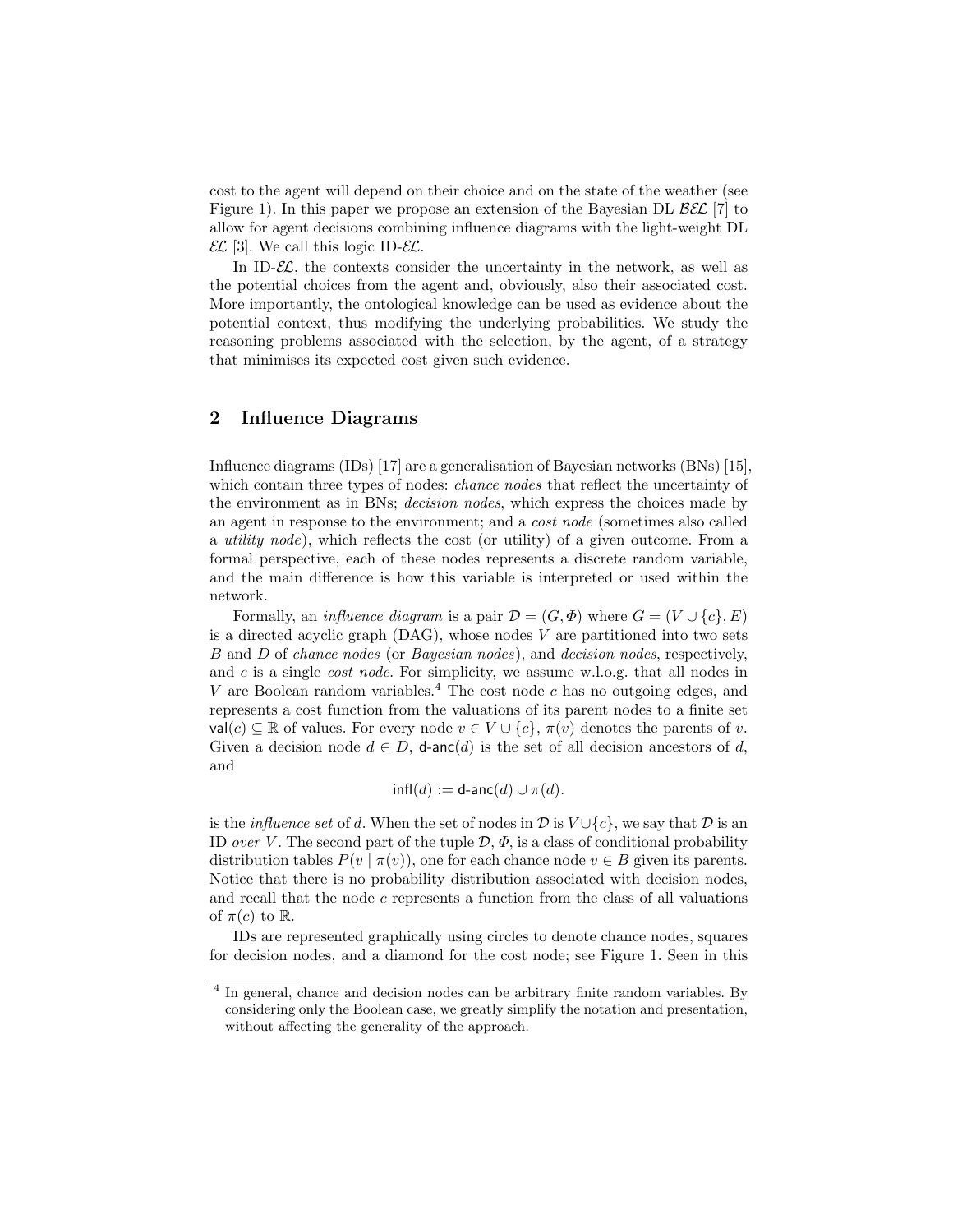

Fig. 1. An influence diagram;  $x, y$  are choice nodes, z is a decision node, and c is the only cost node with  $val(c) = \{0, 8, 20\}$ . The probability table for the choice node z is not specified (represented through transparency).

way, an ID can be thought of as an *incomplete* BN where some of the nodes are missing their conditional probability tables, given their parents.<sup>5</sup>

If these tables are added to the ID, then one could derive the joint probability distribution of all the variables in V using the standard chain rule from BNs

$$
P_{\mathcal{D}}(V) = \prod_{v \in V} P(v \mid \pi(v)).
$$

Instead, in an ID, the decision nodes correspond to choices that an agent can make based on the information available. The actual response of the agent is called a strategy.

**Definition 1 (Strategy).** A (local) strategy on a decision node  $d \in D$  is a conditional probability distribution of d given its influence set  $\text{infl}(d)$ . A (global) strategy on the ID D is a set of local strategies, containing one for each  $d \in D$ . A local or global strategy is pure if it only assigns probabilities 0 or 1.

Note that the strategy at a decision node does not depend on its parents only, but on its whole influence set; that is, it depends on its decision ancestors. Intuitively, we can see the direction of the DAG as a precedence in the choices made. Hence, every decision depends also on the choices made earlier. This can be seen as having implicit connections between the node  $d$  and its influence set. This assumption, known as no-forgetting, is commonly used in IDs, thus we include it in our formalism. However, removing it would have no effect over the results in this work. In the ID from Figure 1, one possible pure strategy would be to assign  $P(z \mid \neg y) = P(\neg z \mid y) = 1$ . To distinguish pure and general

<sup>5</sup> Note that the utility function can be seen as a special kind of probability distribution over the set  $val(c)$ , where probabilities are always 0 or 1.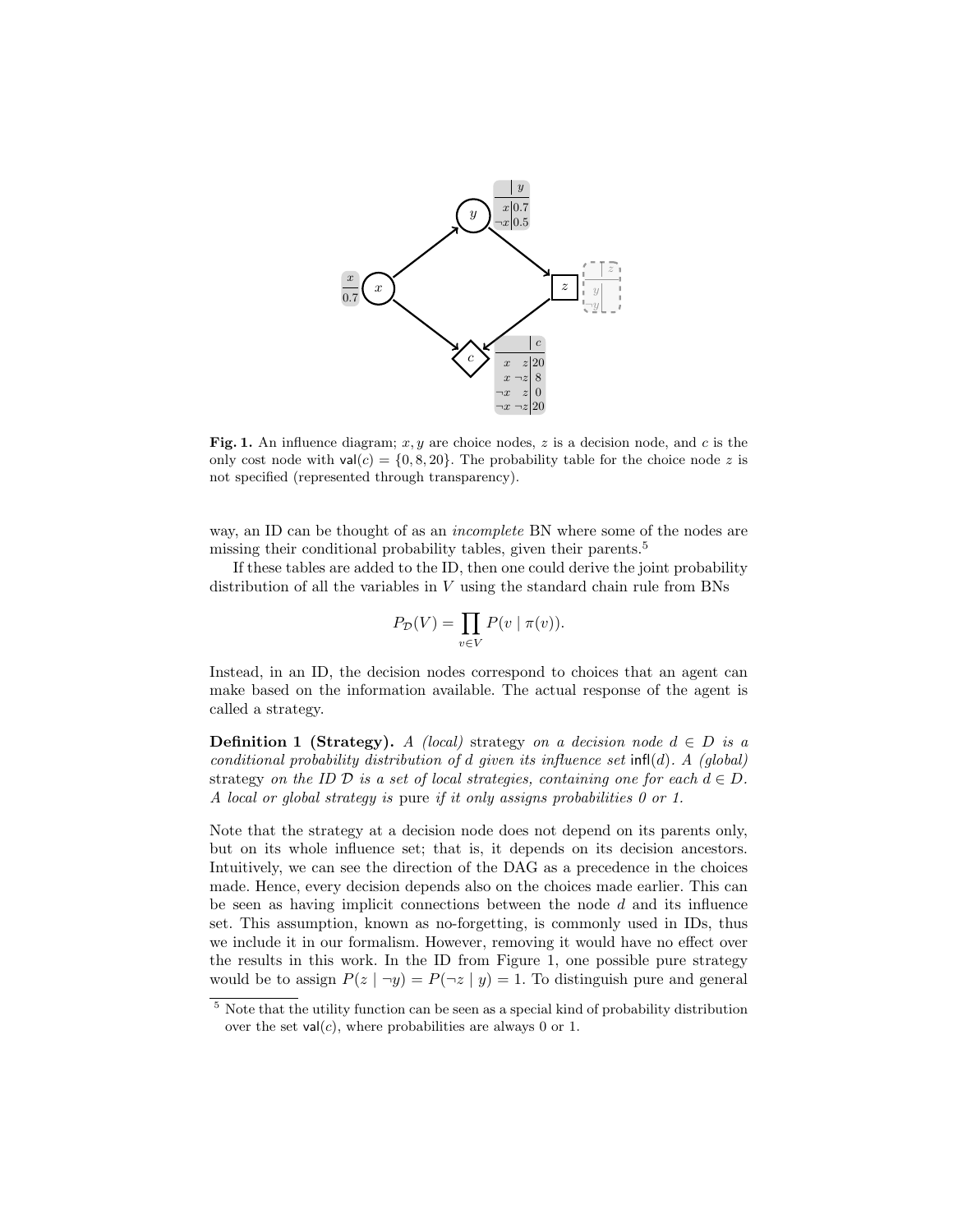strategies, we often call the former an *action*. We denote by  $P_{\mathcal{D}(S)}$  the probability distribution obtained by adopting the strategy  $S$  in  $D$ .

Clearly, an agent has a large class of strategies from which to choose. Which one is better depends on the probability of paying different costs given the chosen strategy. One usual approach is to try to minimise the expected cost.

**Definition 2 (Expected cost).** Given a global strategy S on the ID  $\mathcal{D}$ , the expected cost of  $S$  w.r.t.  $D$  is

$$
E[\mathcal{D} \mid S] := \sum_{r \in \mathrm{val}(c)} r \cdot P_{\mathcal{D}(S)}(c=r).
$$

For example, if we use the aforementioned strategy S in the ID  $\mathcal D$  from Figure 1, we obtain that

$$
P_{\mathcal{D}(S)} = \begin{cases} 0.15 & r = 0 \\ 0.49 & r = 8 \\ 0.36 & r = 20. \end{cases}
$$

Hence, expected cost  $E[\mathcal{D} | S] = 0.015 + 8.049 + 20.036 = 11.12$ .

As mentioned, strategies in IDs are often targeted to minimising the expected cost on the resulting network. However, other kinds of problems can also be considered over such a network, such as finding the most likely cost, or maximising the probability of the minimum cost. If we limit ourselves to pure strategies only, then one can verify that the strategy  $S$  in our running example is in fact the one which minimises the expected cost. On the other hand, the strategy  $S'$  which assigns  $P(z | y) = P(z | \neg y) = 1$  maximises the probability of observing the least possible cost 0:  $P_{\mathcal{D}(S')}(c = 0) = 0.3$ .

In the next section, we propose a combination of IDs with the description logic  $\mathcal{EL}$  and later study some of its reasoning problems.

## 3 Influence Diagrams with Contextual  $\mathcal{EL}$  Ontologies

We now introduce a new logic that combines the light-weight DL  $\mathcal{EL}$  with an influence diagram to allow reasoning and deriving strategies according to observed knowledge. The connection between the two formalisms is based on adding a contextual annotation to every axiom, expressing in which circumstances it is required to hold. We formalise this next.

**Definition 3 (KB).** Consider a finite set  $V$  of contextual variables (or variables for short) and two disjoint sets  $N_c$  and  $N_R$  or concept and role names, also disjoint with  $V$ . ID- $\mathcal{EL}$  concepts are constructed through the grammar rule  $C ::= A | \top | C \sqcap C | \exists r.C$ , where  $A \in N_C$  and  $r \in N_R$ . A (contextual) general concept inclusion (V-GCI) is an expression of the form  $\langle C \sqsubseteq D : \varphi \rangle$  where C, D are two ID-EL concepts and  $\varphi$  is a propositional formula over V. A V-TBox is a finite set of V-GCIs. An ID-EL knowledge base (KB) is a pair  $\mathcal{K} = (\mathcal{D}, \mathcal{T})$ , where  $D$  is an ID over V and  $\mathcal T$  is a V-TBox.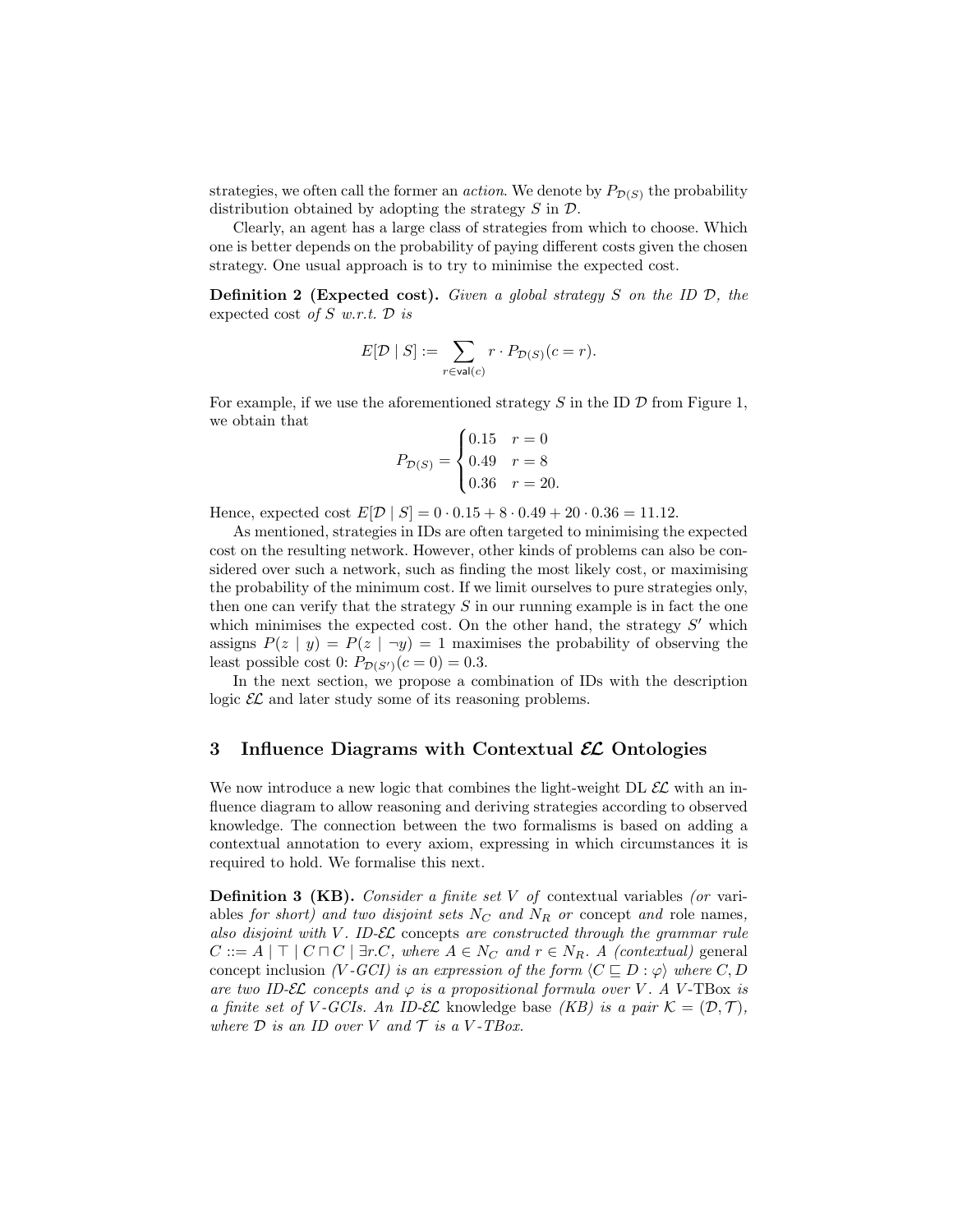As with other context-based DLs introduced in the past [5, 9], the idea is that a V-GCI is only required to hold when its context  $\varphi$  is satisfied. This intuition is formalised via a possible world semantics that uses so-called V -interpretations. These combine classical DL interpretations with propositional valuations to link the GCIs with their contexts.

**Definition 4 (Semantics).** A V-interpretation is a triple  $\mathcal{I} = (\Delta^{\mathcal{I}}, \cdot^{\mathcal{I}}, \mathcal{V}^{\mathcal{I}})$ , where  $\Delta^{\mathcal{I}}$  is a non-empty set called the domain,  $\mathcal{V}^{\mathcal{I}}: V \to \{0,1\}$  is a valuation of V, and  $\mathcal{I}$  is the interpretation function that maps every  $A \in N_C$  to a set  $A^{\mathcal{I}} \subseteq \Delta^{\mathcal{I}}$  and every  $r \in N_R$  to a binary relation  $r^{\mathcal{I}} \subseteq \Delta^{\mathcal{I}} \times \Delta^{\mathcal{I}}$ . This function is extended to complex concepts as usual in  $\mathcal{EL}$ .

The V-interpretation I satisfies the V-GCI  $\langle C \sqsubseteq D : \varphi \rangle$   $(I \models \langle C \sqsubseteq D : \varphi \rangle)$ iff  $\mathcal{V}^{\mathcal{I}}\not\models\varphi$  or  $C^{\mathcal{I}}\subseteq D^{\mathcal{I}}$ . It is a model of the V-TBox  $\mathcal{T}$  iff it satisfies all V-GCIs  $in \mathcal{T}$ .

When there is no ambiguity, we omit the prefix  $V$  and speak of e.g., interpretations or TBoxes.

Clearly, the probabilistic DL  $\mathcal{B}\mathcal{E}\mathcal{L}$  [9]—which combines a contextual ontology with a Bayesian network—is a special case of ID- $\mathcal{EL}$ , where there are no decision nodes, and the cost node is ignored (e.g., it may be disconnected from the rest of the DAG). As in that special case, it is often useful to consider the classical  $\mathcal{EL}$  TBox induced by a valuation of the variables in V.

**Definition 5 (Restricted KB).** Let  $\mathcal{K} = (\mathcal{D}, \mathcal{T})$  be a KB, and W a valuation of the variables in V. The restriction of  $\mathcal T$  to W is the  $\mathcal E\mathcal L$  TBox

$$
\mathcal{T}_{\mathcal{W}} := \{ C \sqsubseteq D \mid \langle C \sqsubseteq D : \varphi \rangle \in \mathcal{T}, \mathcal{W} \models \varphi \}.
$$

To consider the uncertainty associated with the contexts,  $\mathcal{B}\mathcal{E}\mathcal{L}$  defines a possible world semantics where each world is associated with a probability that needs to be compatible with the probability distribution of the nodes. In ID- $\mathcal{EL}$  this definition cannot be applied directly, because the actual probability distribution is underspecified, and depends on the strategy chosen by the agent. Thus, we consider probabilistic models that are parameterised w.r.t. a strategy.

**Definition 6 (Probabilistic model).** A probabilistic interpretation is a pair  $\mathcal{P} = (\mathfrak{I}, P_{\mathfrak{I}})$ , where  $\mathfrak I$  is a finite set of V-interpretations and  $P_{\mathfrak{I}}$  is a probability distribution over  $\mathfrak I$ . This probabilistic interpretation is a model of the TBox  $\mathcal T$ if every  $\mathcal{I} \in \mathfrak{I}$  is a model of  $\mathcal{T}$ .

Given an ID  $D$  and a strategy  $S$  on  $D$ , the probabilistic interpretation  $P$  is consistent with  $\mathcal D$  w.r.t. S if for every possible valuation W of the variables in V it holds that  $P_{\mathcal{D}(S)}(\mathcal{W}) = \sum_{\mathcal{I} \in \mathfrak{I}, \mathcal{V}^{\mathcal{I}} = \mathcal{W}} P_{\mathfrak{I}}(\mathcal{I}).$ 

 $\mathcal P$  is a model of the KB  $\mathcal K=(\mathcal D,\mathcal T)$  w.r.t. the strategy  $S$  (denoted as  $\mathcal P \models_S \mathcal K)$ iff it is a model of  $\mathcal T$  and consistent with  $\mathcal D$  w.r.t.  $S$ .

*Example 7.* Let  $\mathcal{K}_{\text{exa}} = (\mathcal{D}, \mathcal{T}_{\text{exa}})$  be the ID- $\mathcal{EL}$  KB where  $\mathcal{D}$  is the ID in Figure 1, and

$$
\mathcal{T}_{\text{exa}} := \{ \langle A \sqsubseteq B : \neg x \lor z \rangle, \ \langle B \sqsubseteq C : \neg z \lor x \rangle, \ \langle B \sqsubseteq D : \neg x \land z \rangle \}.
$$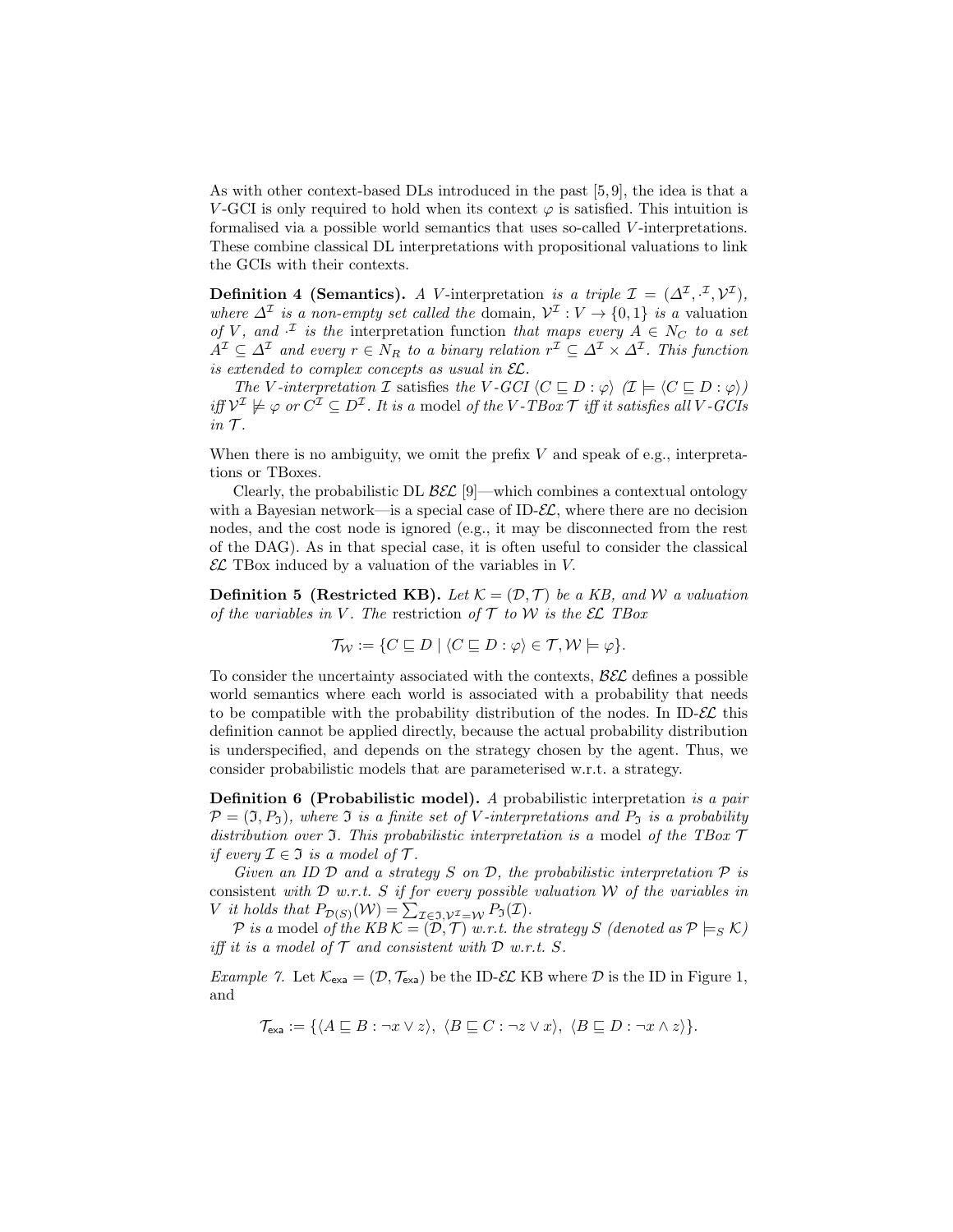| Υ1          | $\perp_2$               | $L_3$              | $\mu_4$                  |
|-------------|-------------------------|--------------------|--------------------------|
| A, B, C, D  |                         | B, D               | A, B, C                  |
| $\delta$    | $\delta$                | $\delta$           | $\delta$                 |
| ${x, y, z}$ | $\{x, \neg y, \neg z\}$ | $\{\neg x, y, z\}$ | $\neg x, \neg y, \neg z$ |

Fig. 2. Four V-interpretations that satisfy the TBox  $\mathcal{T}_{\text{exa}}$  from Example 7.

One possiblevaluation of the variables in V is  $\mathcal{W}_{\text{exa}} = \{\neg x, y, \neg z\}$ . The interpretation  $\mathcal{I}_{\text{exa}} = (\{\delta\}, \frac{\mathcal{I}}{\text{exa}}, \mathcal{W}_{\text{exa}})$  where  $A_{\text{exa}}^{\mathcal{I}} = B_{\text{exa}}^{\mathcal{I}} = \{\delta\}$  and  $C_{\text{exa}}^{\mathcal{I}} = D_{\text{exa}}^{\mathcal{I}} = \emptyset$ satisfies the first and the last GCIs, but not of the second.

Consider now the interpretations  $\mathcal{I}_i := (\{\delta\}, \mathcal{I}_i, \mathcal{W}_i), 1 \leq i \leq 4$ , where

| $A^{\mathcal{I}_1} = \{\delta\}$ | $B^{\mathcal{I}_1}=\{\delta\}$   | $C^{L_1} = \{\delta\}$           | $D^{2_1} = \{\delta\}$ |
|----------------------------------|----------------------------------|----------------------------------|------------------------|
| $A^{\mathcal{I}_2} = \emptyset$  | $B^{{\cal I}_2}=\emptyset$       | $C^{\mathcal{I}_2}=\emptyset$    | $D^{x_2} = \emptyset$  |
| $A^{L_3} = \emptyset$            | $B^{\mathcal{I}_3}=\{\delta\}$   | $C^{\mathcal{I}_3}=\emptyset$    | $D^{x_3} = \{\delta\}$ |
| $A^{\mathcal{I}_4} = \{\delta\}$ | $B^{\mathcal{I}_4} = \{\delta\}$ | $C^{\mathcal{I}_4} = \{\delta\}$ | $D^{L_4} = \emptyset$  |

and  $W_1 = \{x, y, z\}, W_2 = \{x, \neg y, \neg z\}, W_3 = \{\neg x, y, z\}, W_4 = \{\neg x, \neg y, \neg z\},$ depicted in Figure 2. It is easy to verify that the probabilistic interpretation  $\mathcal{P}_{\textsf{exa}} = (\mathfrak{I}, P_{\mathfrak{I}})$  with  $\mathfrak{I} = \{\mathcal{I}_1, \dots, \mathcal{I}_4\}$  and  $P_{\mathcal{I}_1} = 0.49, P_{\mathcal{I}_2} = 0.21, P_{\mathcal{I}_3} = 0.15,$  $P_{\mathcal{I}_4} = 0.15$  is a model of  $\mathcal{T}_{\text{exa}}$  and is consistent with the strategy S that assigns  $P(z \mid \neg y) = P(\neg z \mid y) = 1$ . Hence  $\mathcal{P}_{\text{exa}}$  is a model of  $\mathcal{K}_{\text{exa}}$  w.r.t. S.

We emphasise once more that the notion of a model is always dependent on a given strategy chosen by the agent. This is in line with our understanding of IDs. For instance, the strategy of an agent could be such that some contexts become impossible. Then, a model of the knowledge of this agent should disallow to have those contexts with any positive probability. As a consequence, the basic reasoning tasks in ID- $\mathcal{EL}$  must also be parameterised on the chosen strategy. We also note that the requirement for  $\mathfrak I$  to be finite can be relaxed by imposing some additional constraints in the probability distribution  $P<sub>7</sub>$ . To avoid unnecessary technicalities, we simply focus on the finite case.

We can now define the cost associated with  $V$ -interpretations and probabilistic models.

**Definition 8 (Expected cost).** Given an ID  $D$  over V, the cost of the V-interpretation  $\mathcal{I} = (\Delta^{\mathcal{I}}, \cdot^{\mathcal{I}}, \mathcal{V}^{\mathcal{I}})$  is  $c(\mathcal{I}) := c(\mathcal{V}^{\mathcal{I}}|_{\pi(c)})$ , where  $\mathcal{V}^{\mathcal{I}}|_{\pi(c)}$  denotes the restriction of the valuation  $\mathcal{V}^{\mathcal{I}}$  to the parents of c.

Given a strategy S on D and a probabilistic interpretation  $\mathcal{P} = (\mathfrak{I}, P_{\mathfrak{I}})$  which is consistent with  $\mathcal D$  w.r.t. S, the expected cost of  $\mathcal P$  (w.r.t. S) is

$$
E[\mathcal{P} | S] := \sum_{\mathcal{I} \in \mathfrak{I}} P_{\mathfrak{I}}(\mathcal{I}) \cdot \mathsf{c}(\mathcal{I}).
$$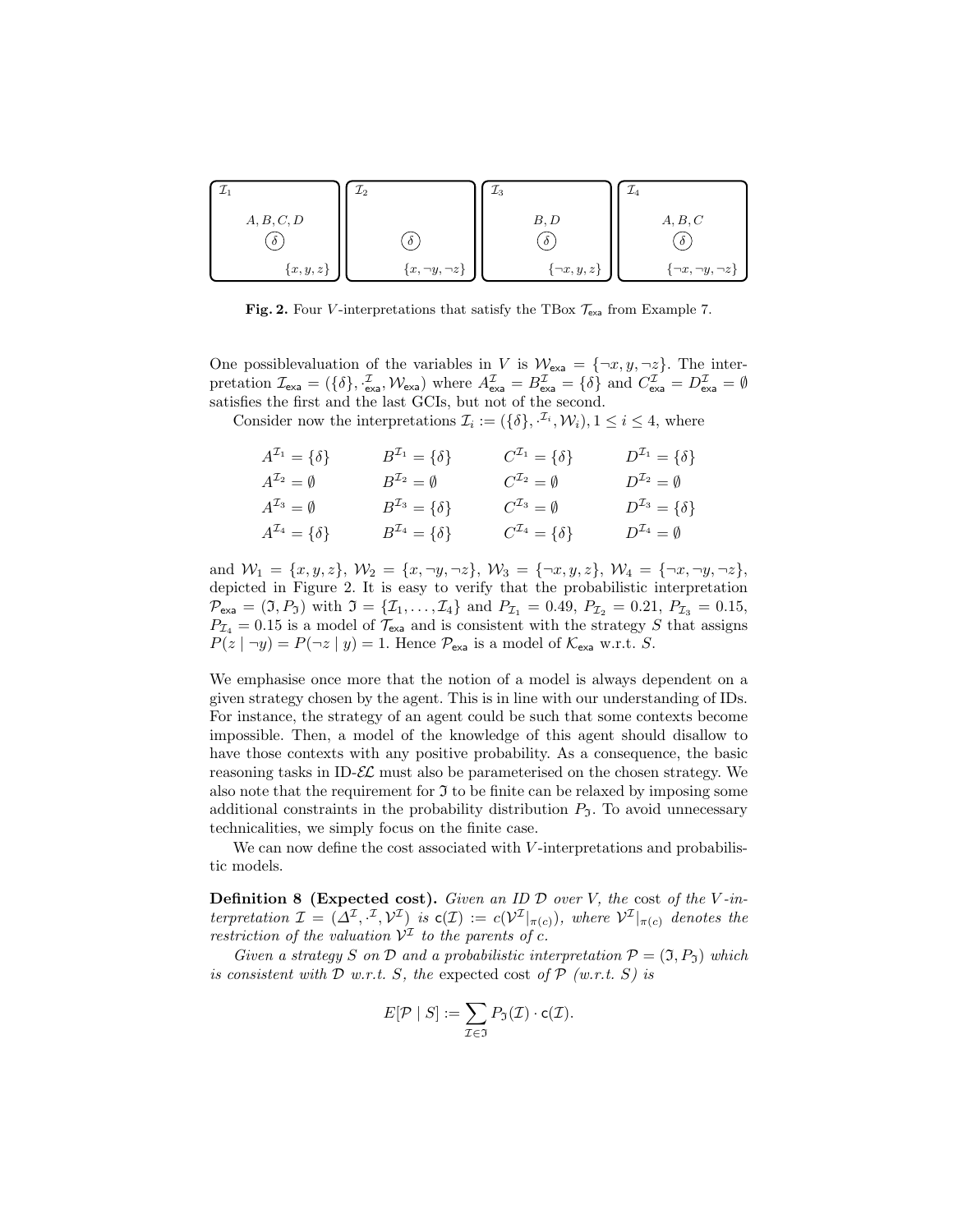Since the probability distribution in a probabilistic model must be consistent with the distribution induced by the strategy  $S$ , the expected cost of any model of a KB  $\mathcal{K} = (\mathcal{D}, \mathcal{T})$  w.r.t. S corresponds exactly to the expected cost of  $\mathcal{D}$  w.r.t. S. That is, once that the strategy has been chosen, the expected cost does not depend on the specific model of  $K$ . Thus, we can define the *expected cost* of  $K$ w.r.t. S as  $E[\mathcal{K} | S] := E[\mathcal{P} | S]$ , where  $\mathcal P$  is any model of  $\mathcal K$ .

Rather than defining a cost function directly on the nodes of the network, it sometimes makes sense to consider this function to be implicitly defined by the properties of the contexts that the node c can observe. In the extreme case, all nodes in  $V$  are parents of  $c$  and defining the cost function in terms of the contexts obtained by each valuation avoids having to represent the exponentially large mapping. A natural choice for such a cost function is the size of the context. Intuitively, this function allows us to express that a smaller context is preferred over a larger one. Using this function makes sense, for instance, when the context needs to be transferred or manipulated over an unreliable channel. A smaller ontology is preferred to reduce the risk of errors. However, many other functions can be considered depending on the application. As an additional example, if the contexts refer to different levels of granularity of access, then considering the size of the vocabulary as cost is more relevant. We emphasise, however, that ID- $\mathcal{EL}$  does not require the use of any of these cost functions, or even that the node  $c$  is influenced by all nodes in  $V$ . These are just given as concrete examples with an application-oriented motivation.

## 4 Reasoning in ID- $\mathcal{EL}$

Before delving in detail into the reasoning tasks for ID- $\mathcal{EL}$ , we notice that just as in the special cases of  $\mathcal{EL}$  and  $\mathcal{BEL}$ , every ID- $\mathcal{EL}$  ontology is consistent. More precisely, for every ID- $\mathcal{EL}$  KB and strategy S, there is a model of  $\mathcal K$  w.r.t. S. Hence, we are more interested in reasoning problems related to subsumptions, their probabilities, and more importantly, their costs.

The first reasoning task that we consider in this setting corresponds to computing bounds on the expected costs associated with the models of a given KB  $K$ . That is, we would like to compute an *optimal strategy*, which minimises the expected cost w.r.t.  $\mathcal{D}$ , and a *pessimal strategy*, which maximises this cost. From the previous discussion, it follows that these bounds correspond exactly to the bounds on the expected cost of the ID  $\mathcal D$  from K. To speak about complexity, we consider their associated decision problem versions.

Problem 9 (Optimal/Pessimal strategy). Given an ID  $\mathcal D$  and  $b \in \mathbb R$ , the optimal strategy problem (D-Opt) is to decide whether there is a strategy S such that  $E[D \mid S] < b$ . Dually, the *pessimal strategy problem* (D-Pes) is to decide whether there is a strategy S such that  $E[D \mid S] > b$ .

Both of these problems are PSpace-complete [12]. It follows that the analogous problems defined for ID-EL KBs are PSpace-complete as well.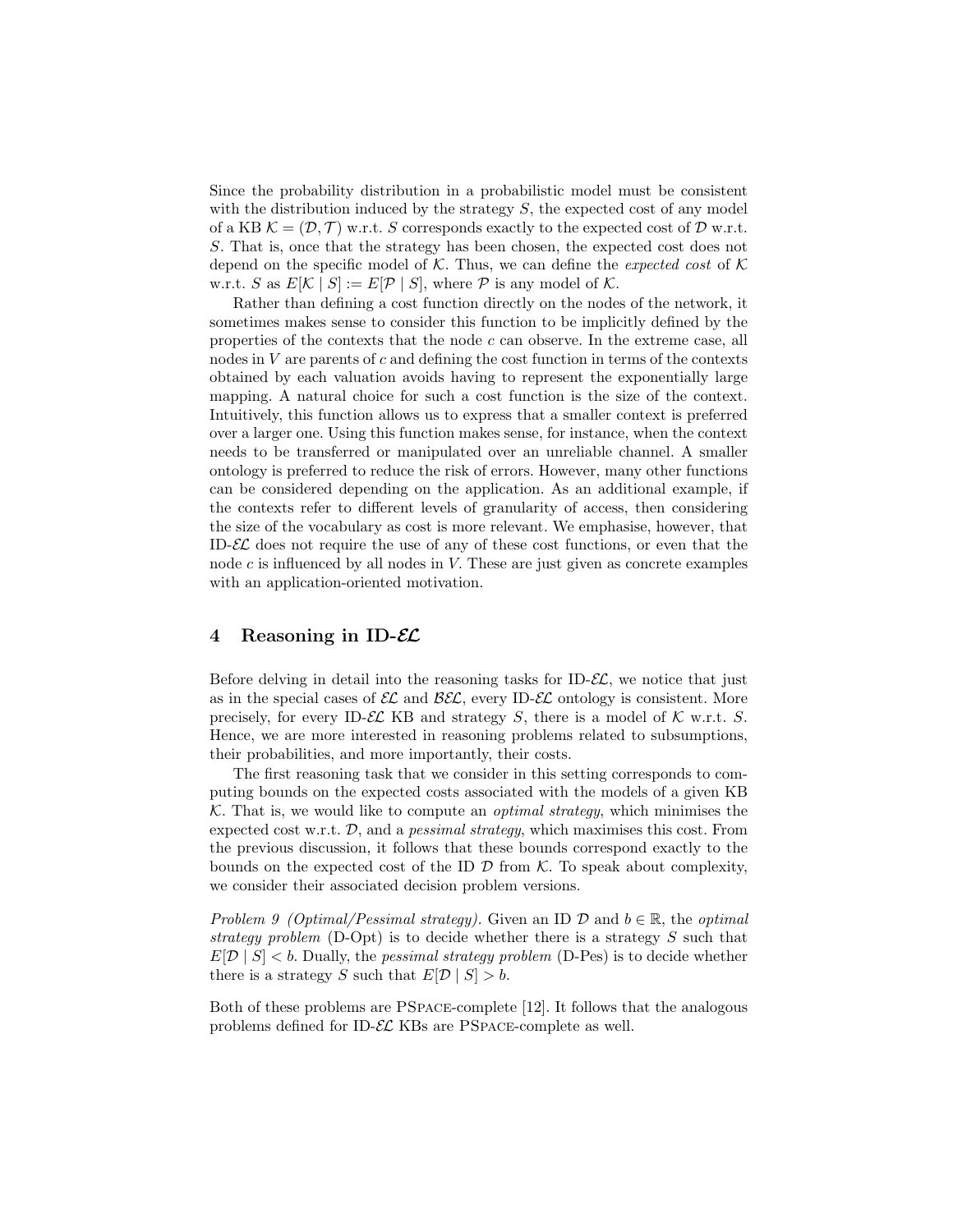**Theorem 10.** Given an ID-EL KB  $\mathcal{K} = (\mathcal{D}, \mathcal{T})$  and  $b \in \mathbb{R}$ , deciding whether there exists a strategy S such that  $E[\mathcal{K} | S] < b$  or  $E[\mathcal{K} | S] > b$  is PSPACEcomplete.

Notice, however, that in general we cannot expect a polynomial-space algorithm to enumerate an optimal strategy. Indeed, even if we limit the search to pure strategies, we should observe that a pure local strategy is merely a Boolean function over the parent variables. It is well known that for every  $n \geq 2$  there exist Boolean functions (and hence, local strategies) that cannot be expressed with circuits of size smaller or equal to  $2^n/2n$  [18].

One can also consider the problem of entailment of a contextual subsumption, or computing the probability of a subsumption relation to hold. For the latter, as already explained, one must first instantiate the chosen strategy.

Definition 11 (Probabilistic subsumption). Let  $\mathcal{K} = (\mathcal{D}, \mathcal{T})$  be a KB,  $\alpha$ a context, and  $C, D$  two ID- $\mathcal{EL}$  concepts. Given the probabilistic interpretation  $\mathcal{P} = (\mathfrak{I}, P_{\mathfrak{I}})$ , the probability of  $\langle C \sqsubseteq D : \alpha \rangle$  w.r.t. P and w.r.t. the strategy S over D are defined, respectively, as

$$
P(\langle C \sqsubseteq_{\mathcal{P}} D : \alpha \rangle) := \sum_{\mathcal{I} \in \mathfrak{I}, \mathfrak{I} \models \langle C \sqsubseteq D : \alpha \rangle} P_{\mathfrak{I}}(\mathcal{I}), \qquad \text{and}
$$

$$
P(\langle C \sqsubseteq_{\mathcal{K},S} D : \alpha \rangle) := \inf_{\mathcal{P} \models_{\mathcal{S}} \mathcal{K}} P(\langle C \sqsubseteq_{\mathcal{P}} D : \alpha \rangle).
$$

In particular, we denote as  $P(C \sqsubseteq_{\mathcal{P}} D)$  the case where  $\alpha$  = true is the universal context satisfied by all propositional valuations.

Recall that an ID together with a strategy forms a BN, and hence after choosing the strategy, the probability of each instantiation of all the variables in V is fully specified. Still, one can choose different models for the KB w.r.t. this strategy. Indeed, note that the universal  $\mathcal{EL}$  model which contains only one element belonging to all concepts and connected to itself via all roles, can always be used to build a probabilistic model P such that  $P(\langle C \sqsubseteq_{\mathcal{P}} D : \alpha \rangle) = 1$  for all concepts  $C, D$ . Choosing the infimum in the definition of the probability of a subsumption is the natural cautious bound that is guaranteed to hold in all models.

In a decision situation, an agent might observe a fact, and try to act upon it with the best available strategy. In IDs, this is modelled through the introduction of *evidence*; formally, the instantiation of one of the chance nodes. In our setting, we are more interested in observing facts that arise from the ontological perspective. Hence, rather than observing the behaviour of the ID, we observe a fact that provides information about the possible contexts that can still hold, hence also influencing the probability distribution over the underlying ID. In practice, when we observe a consequence, we can immediately exclude some cases which contradict our observation. The probabilities of the remaining cases need to be updated accordingly.

**Definition 12** (Conditional expected cost). Let  $\mathcal{K} = (\mathcal{D}, \mathcal{T})$  be an ID-EL KB, S a strategy on  $\mathcal{D}, \mathcal{P} = (\mathfrak{I}, P_{\mathfrak{I}})$  a probabilistic model of  $\mathcal D$  w.r.t. S, and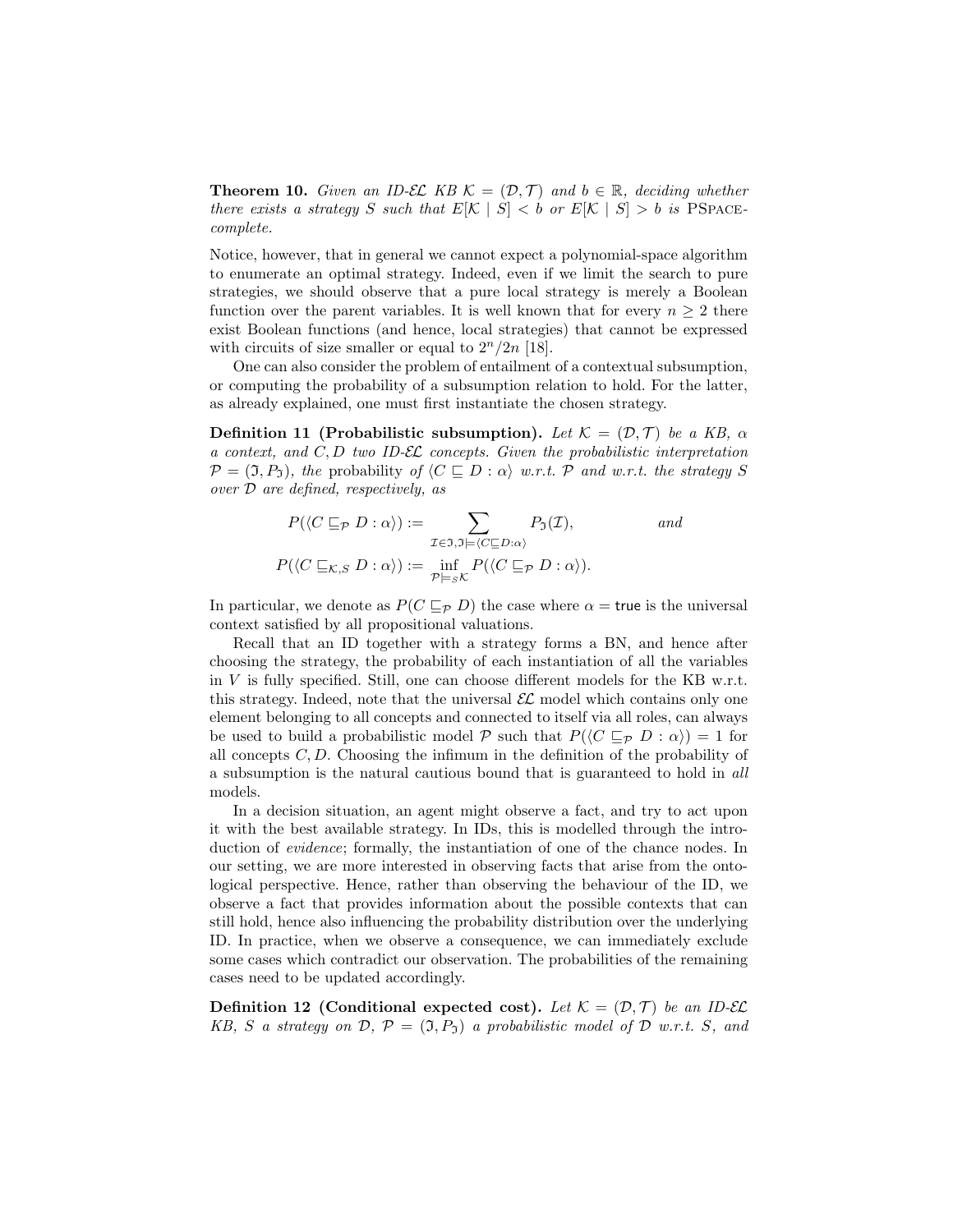C, D two concepts such that  $P(C \sqsubseteq_{\mathcal{P}} D) > 0$ . The conditional probability of the interpretation  $\mathcal{I} \in \mathfrak{I}$  given the subsumption  $C \sqsubseteq D$  is

$$
P_{\mathfrak{I}}(\mathcal{I} \mid C \sqsubseteq D) := \begin{cases} 0 & \text{if } \mathcal{I} \not\models C \sqsubseteq D \\ \frac{P_{\mathfrak{I}}(\mathcal{I})}{P(C \sqsubseteq_{\mathcal{P}} D)} & \text{otherwise.} \end{cases}
$$

The conditional expected cost of P given  $C \sqsubseteq D$  w.r.t. S is

$$
E[\mathcal{P} \mid S, C \sqsubseteq D] := \sum_{\mathcal{I} \in \mathfrak{I}} P_{\mathfrak{I}}(\mathcal{I} \mid C \sqsubseteq D) \cdot c(\mathcal{I}).
$$

As when dealing with probabilities alone, when trying to understand the expected cost given an observation it is important to consider all the possible models of the KB. Accordingly, we can consider an optimistic or a pessimistic approach depending on whether we try to maximise or minimise this expected cost.

**Definition 13.** Let  $K$  be an ID-EL KB, S a strategy, and  $C, D$  two concepts. The optimistic expected cost  $\underline{E}$  and the pessimistic expected cost  $\overline{E}$  of  $K$  w.r.t. S given  $C \sqsubseteq D$  are defined, respectively, by

$$
\underline{E}[\mathcal{K} \mid S, C \sqsubseteq D] := \inf_{\mathcal{P} \models s\mathcal{K}} E[\mathcal{P} \mid S, C \sqsubseteq D],
$$
  

$$
\overline{E}[\mathcal{K} \mid S, C \sqsubseteq D] := \sup_{\mathcal{P} \models s\mathcal{K}} E[\mathcal{P} \mid S, C \sqsubseteq D].
$$

Note that, as mentioned already, for every context it is always possible to construct an  $\mathcal{EL}$  model of the context that satisfies also the GCI  $C \sqsubset D$ . In such a model  $\mathcal{P} = (\mathfrak{I}, P_{\mathfrak{I}})$ , it always holds that  $P_{\mathfrak{I}}(\mathcal{I} \mid C \sqsubseteq D) = P_{\mathfrak{I}}(\mathcal{I})$  for all  $\mathcal{I} \in \mathfrak{I}$ . In particular, this also means that  $E[P \mid S, C \sqsubseteq D] = E[P \mid S]$  for all strategies S. This yields the following result.

**Proposition 14.** For every ID-EL KB K, strategy S, and concepts  $C, D$ , it holds that  $E[\mathcal{K} \mid S, C \sqsubseteq D] \leq E[\mathcal{K} \mid S] \leq \overline{E}[\mathcal{K} \mid S, C \sqsubseteq D].$ 

*Example 15.* Consider again the KB  $K_{\text{exa}}$  from Example 7. We have already seen that under the pure strategy  $P(z | \neg y) = P(\neg z | y) = 1$ , it holds that  $E[\mathcal{K}_{\rm exa} \mid S] = 11.12$ . Consider now the evidence  $A \subseteq C$ . It is easy to see that there exists a probabilistic model P such that  $E[\mathcal{P} | S, A \subseteq C] = 20$ . Similarly, if the evidence is  $A \subseteq D$ , there is a model P' such that  $E[P' | S, A \subseteq D] = 0$ . Hence, in general the pessimistic and optimistic expected costs given an evidence do not coincide with the expected cost of the KB. This example also shows that different models may reduce or increase the expected cost, in manners that may not be obvious at first sight.

**Theorem 16.** Optimistic and pessimistic expected costs given  $C \subseteq D$  can be computed in polynomial space on the size of  $V$ .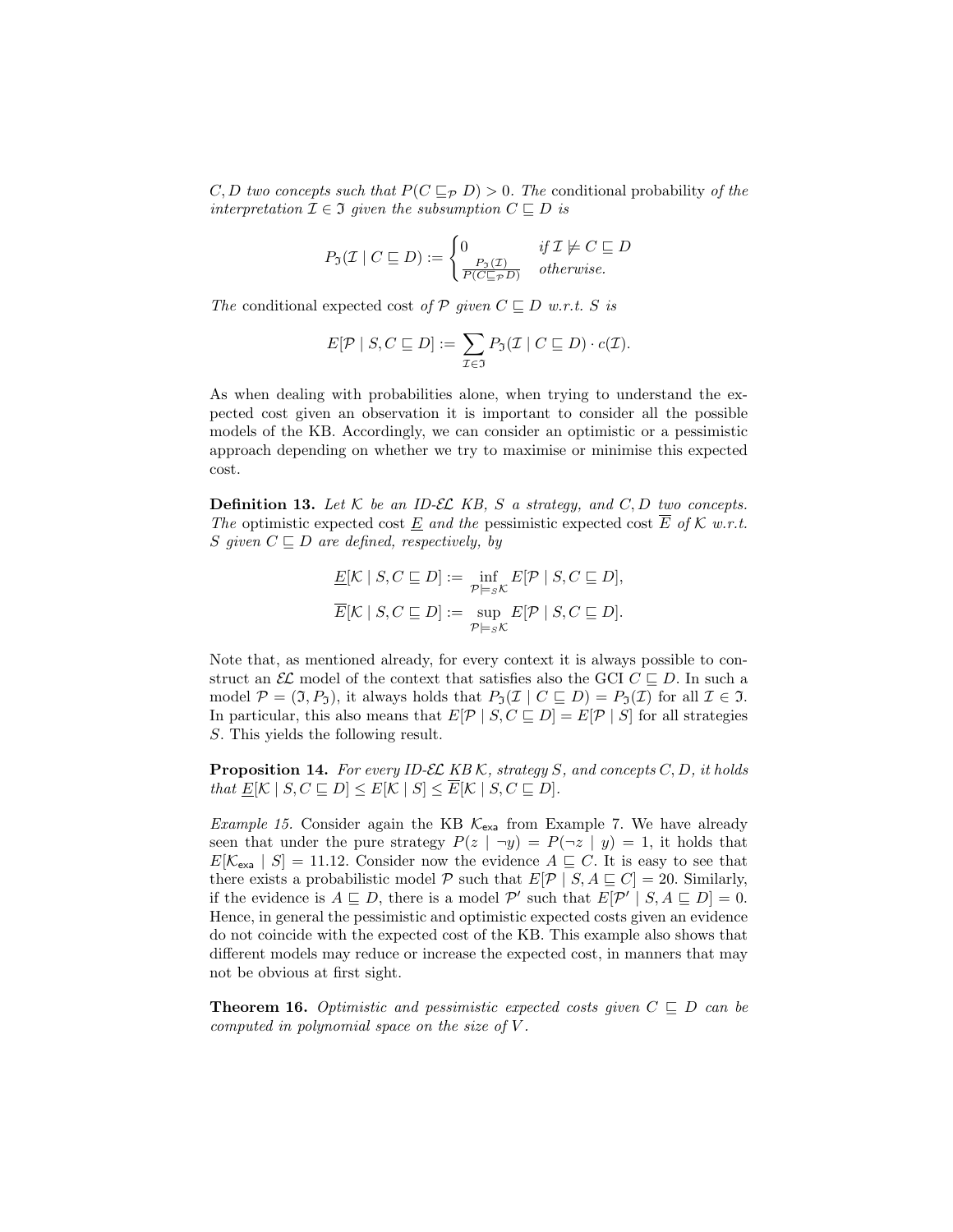*Proof.* There are exponentially many valuations of the variables in  $V$ . For each valuation W, we construct the TBox  $\mathcal{T}_{W}$ . Let n be the smallest value in val(c). We construct a probabilistic model  $\mathcal{P} = (\mathfrak{I}, P_{\mathfrak{I}})$  as follows. For each valuation  $\mathcal{W}, \mathfrak{I}$ contains a V-interpretation  $\mathcal{I}_{\mathcal{W}} = (\Delta^{\mathcal{I}_{\mathcal{W}}}, \mathcal{I}_{\mathcal{W}}, \mathcal{W})$  s.t. (i)  $(\Delta^{\mathcal{I}_{\mathcal{W}}}, \mathcal{I}_{\mathcal{W}}) \models \mathcal{T}_{\mathcal{W}}$ , (ii) if  $c(\mathcal{I}) = n$  then  $(\Delta^{I_{\mathcal{W}}}, \mathcal{I}_{\mathcal{W}}) \models C \sqsubseteq D$ , and (iii) if  $c(\mathcal{I}) \neq n$  and  $\mathcal{T}_{\mathcal{W}} \not\models C \sqsubseteq D$ , then  $(\Delta^{I_W}, {}^{I_W}) \not\models C \sqsubseteq D$ . Moreover,  $P_{\mathfrak{I}}(\mathcal{I}_W) = P_{\mathcal{D}(S)}(\mathcal{W})$ . It is easy to verify that this is a model, constructed in exponential time, and minimises the expected cost. To compute this cost in polynomial space, we store only one interpretation at a time, and accumulate the relative cost of each interpretation iteratively. For the pessimistic expected cost, the proof is analogous.  $\Box$ 

However, we are not interested in the expected costs per se, but rather as a means to identify the best strategy that the agent can follow under the evidence. In this case, we have the choices to minimise or maximise the optimistic or pessimistic expected costs, which yields four different notions. To reduce the overhead of the definition, we focus only on minimising these costs; notice however that maximisation can be treated analogously.

**Definition 17 (Dominant strategies).** Let K be an ID-EL KB and C, D two concepts. The strategy  $S$  is dominant optimistic if for every strategy  $S'$  it holds that  $\underline{E}[\mathcal{K} | S, C \subseteq D] \leq \underline{E}[\mathcal{K} | S', C \subseteq D]$ . It is dominant pessimistic if for all strategies  $S'$ ,  $\overline{E}[\mathcal{K} \mid S, C \sqsubseteq D] \leq \overline{E}[\mathcal{K} \mid S', C \sqsubseteq D].$ 

A naïve approach for finding *pure* dominant strategies is to enumerate all possible options, and preserve those that yield the lowest expected costs. In the worst case, there are doubly-exponentially many such strategies on the size of  $V$ , which makes this naïve approach infeasible, despite its effectiveness. On the other hand, it is easy to see that the optimal strategy for the whole network is a special case of Definition 17, where  $C \sqsubset D$  corresponds to any  $\mathcal{EL}$  tautology (e.g.,  $A \sqsubset A$ ).

Consider the decision problems (D-Dom-Opt and D-Dom-Pes, respectively) associated with Definition 17: given a KB K, two concepts  $C, D$  and  $b \in \mathbb{R}$ , decide whether there are strategies  $S, S'$  such that  $\underline{E}[K | S, C \subseteq D] < b$ , and  $\overline{E}[\mathcal{K} \mid S', C \sqsubseteq D] < b$ , respectively. Using an approach similar to Theorem 16, we can build a polynomial-space algorithm for deciding D-Dom-Opt under pure strategies by enumerating all valuations of the chance nodes, guessing for each of them a valuation of the decision variables and computing the minimal cost that arises from each of them. The only issue is that this needs to be done in a specific order to guarantee that for equal parent nodes, the same guess is made always in a decision variable.

Theorem 18. The problems D-Dom-Opt and D-Dom-Pes are PSpace-complete for pure strategies.

Obviously, the lower bound holds also for arbitrary strategies. The upper bound can be extended to non-pure strategies, as long as they are representable in exponential space; otherwise, we would not be able to guess them in exponential time.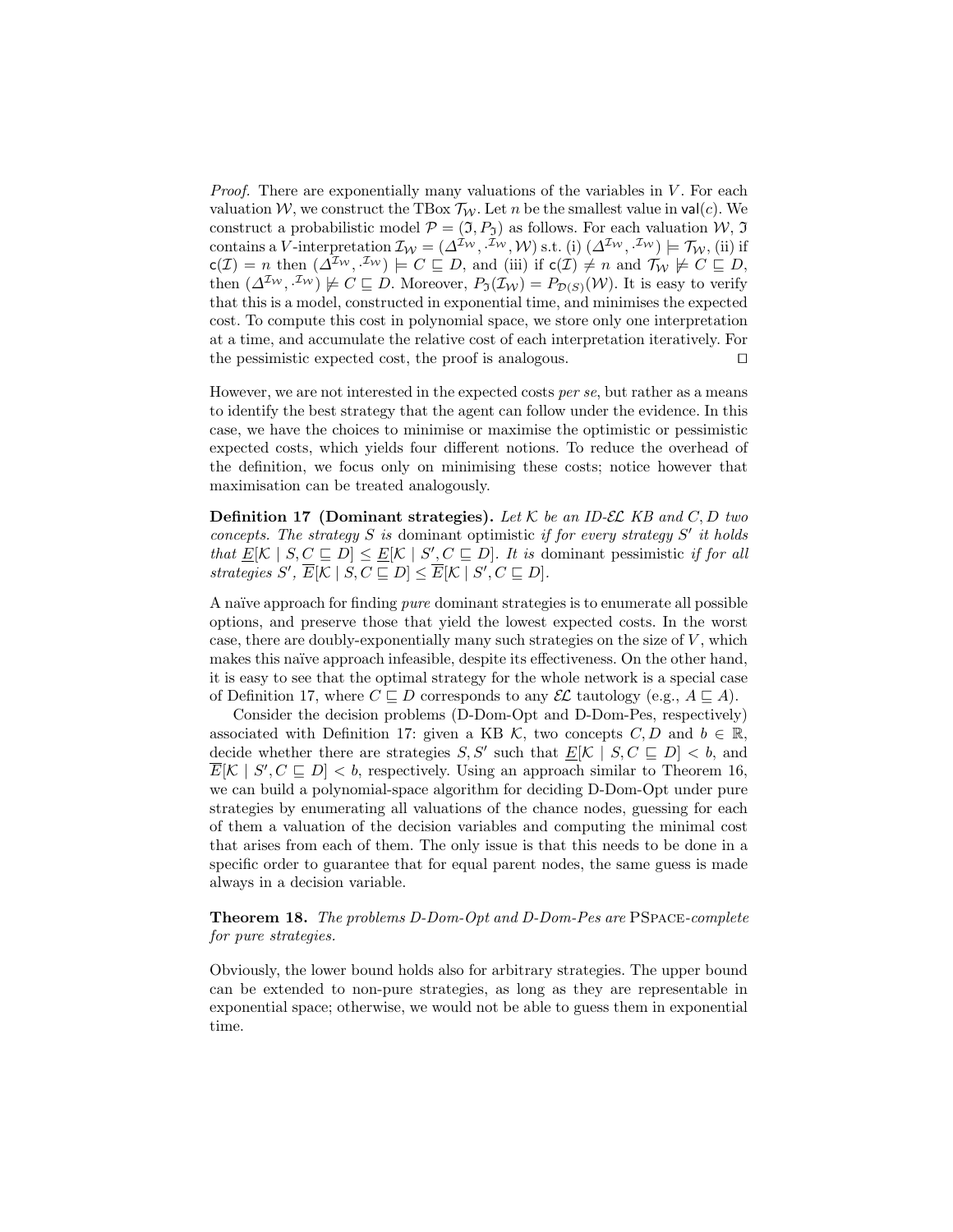## 5 Conclusions

We have introduced ID- $\mathcal{EL}$ , a new extension of the DL  $\mathcal{EL}$  capable of modeling and dealing with decision situations under uncertainty. This is achieved by integrating an influence diagram to represent the uncertainty, potential decisions, and the overall costs of a choice. The ontological  $(\mathcal{EL})$  portion and the influence representation are combined through contexts. From an abstract point of view, we build a collection of ontologies, which hold only in specific contexts. These ontologies contain only certain knowledge, but the specific context under consideration is uncertain.

Extending the basic idea of  $\mathcal{B}\mathcal{E}\mathcal{L}$ , our framework allows for an agent to influence its context by making choices in specific nodes of the network. The agent is motivated to make choices that minimise the overall expected cost. Intuitively, this means minimising the probability of large costs, and maximising the probability of low costs.

We studied the basic reasoning problems in this logic, and gave tight complexity bounds for all of them. Interestingly, the decision problem associated with finding a dominating optimal strategy, in which the agent should find the best strategy conditioned on an ontological observation, remains PSpace-complete. A practical algorithm for solving this problem is left for future work. As future work we will also consider other decision-based reasoning tasks, and complexity classes. Notably, we will study whether optimal strategies or costs can be approximated efficiently. Moreover, we will consider the task of building strategies iteratively, as a response to the environment; this is justified by the no-forgetting assumption of IDs. Another interesting issue to resolve is how to dislodge the strategies from the underlying ID, and allow the agent to select consequences (rather than direct contexts) instead.

To conclude, we note that the choice of  $\mathcal{EL}$  as a logical formalism is motivated by its polynomial-time reasoning problems, which allow us to understand complexity issues better. However, our framework can be combined with other (potentially more expressive) logics. Building those extensions introduces further problems (e.g., consistency) that would need to be studied in detail as well.

## References

- 1. Acar, E., Fink, M., Meilicke, C., Thorne, C., Stuckenschmidt, H.: Multi-attribute decision making with weighted description logics. IfCoLog Journal of Logics and its Applications 4(7), 1973–1996 (2017)
- 2. Acar, E., Thorne, C., Stuckenschmidt, H.: Towards decision making via expressive probabilistic ontologies. In: International Conference on Algorithmic Decision Theory. pp. 52–68. Springer (2015)
- 3. Baader, F., Brandt, S., Lutz, C.: Pushing the  $\mathcal{EL}$  envelope. In: Kaelbling, L., Saffiotti, A. (eds.) Proc. 19th Int. Joint Conf. on Artificial Intelligence (IJCAI'05). pp. 364–369. Professional Book Center (2005)
- 4. Baader, F., Calvanese, D., McGuinness, D., Nardi, D., Patel-Schneider, P. (eds.): The Description Logic Handbook: Theory, Implementation, and Applications. Cambridge University Press, second edn. (2007)